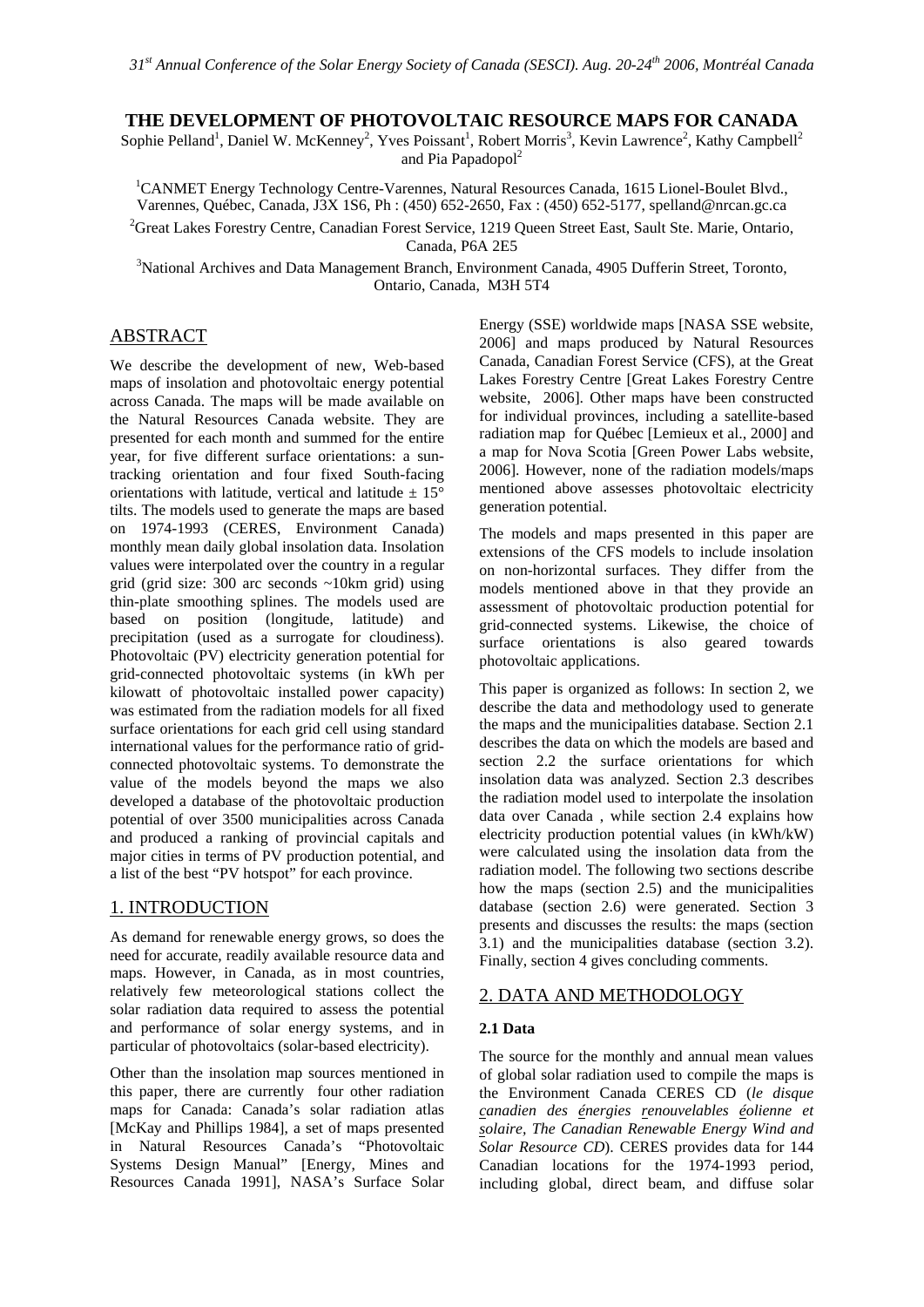radiation on a horizontal surface and 31 tilted surface orientations including one sun-tracking surface, referred to below as FTS (follow the sun).

Global horizontal radiation was measured at only about a quarter of the 144 locations, and modeled at the remaining stations using the MAC3 model [Davies et al., 1984]. Global radiation on nonhorizontal surfaces was modeled from horizontal radiation for all locations using the HAY model [Hay, 1979]. Mean bias errors for the HAY model typically ranged from 5 to 10% for a variety of tilted surface orientations.This gives an appropriate measure to judge the upper bound of errors in the monthly and annual totals from CERES.

Data for eight meteorological stations in Alaska was also added due to concerns over data sparsity in the far north. This data was extracted from the U.S. National Solar Radiation Database which covers a similar period (1961-1990) and provides monthly and annual mean radiation data for all the orientations of interest in the current study. The database is described fully in Marion et al., 1994.

A map of all the meteorological stations used is shown in Figure 1.

### **2.2 Choice of orientations**

The orientation of a PV array has a significant impact on the amount of electricity it can generate, and on how this amount varies throughout the year. The array's production is maximal when its surface is perpendicular to the sun's rays. However, since the sun moves across the sky on a daily and seasonal basis, fixed surfaces cannot maintain a perpendicular orientation. Instead, an optimal orientation must be chosen based on intended use and on practical considerations such as the orientation of the surface (ex: rooftops, façades) on which the array is to be mounted.

In the Northern hemisphere, PV arrays are often South-facing, since the sun is due South at solar noon, when insolation is typically maximum. Meanwhile, the angle of inclination of a PV array away from the horizontal and toward the South, also known as its tilt or slope, can be chosen depending on the intended use (year-long vs. summer use, for example), as discussed below for the surface orientations examined here.

Five surface orientations of particular relevance for photovoltaic applications were selected for analysis among the 32 orientations presented in the CERES database. Four of the five orientations considered are fixed, while one tracks the sun along both the East-West and North-South axes. The four fixed surfaces are South (Equator)-facing, while their tilts are as follows: 90 $^{\circ}$  tilt (vertical), latitude tilt (L), tilt = L-15 $\degree$ , tilt = L+15 $\degree$ 

An example of the evolution of monthly mean daily insolation throughout the year is shown in Figure 2 for these 5 surface orientations. The sun-tracking surface orientation (FTS) receives the maximum insolation at any time, and is relevant for suntracking systems such as solar concentrators. As shown in the figure, the surfaces with higher tilts  $(90^\circ, L+15^\circ)$  receive less radiation on a yearly basis, but the irradiance received is more constant than for the surfaces with L and  $L-15^{\circ}$  tilts. If a PV system user/designer seeks to ensure a more constant output, then higher tilts  $(L+15^{\circ}$  or other) would be favourable since they maximize output in winter when insolation is minimum. Meanwhile, the yearly electricity production is generally maximized for tilts between L and L-15°.Finally, the L-15° tilt and lower tilts would be particurlarly suitable for PV systems used predominantly in the summer. As for the 90° tilt, it applies to PV systems integrated into building façades or other vertical structures.



*Figure 2: Yearly evolution of mean daily insolation for Calgary for five surface orientations* 

For a more detailed account of optimal surface orientations and PV system design in Canada, see the "Photovoltaic Systems Design Manual" 1991. Estimates of optimal surface tilts for each month and for the year can also be found in the NASA SSE data tables for individual locations [NASA SSE website, 2006].

### **2.3 The ANUSPLIN model**

Details on the methods and model testing can be found in McKenney et al., [in preparation] and hence are only briefly described here.

We used the thin plate smoothing spline algorithms as implemented by the ANUSPLIN model [Australian National University website, 2006; e.g. Hutchinson 1995]. ANUSPLIN provides a practical means to rapidly develop and test alternative models incorporating different dependencies and resolve the final fitted models into useful map products. The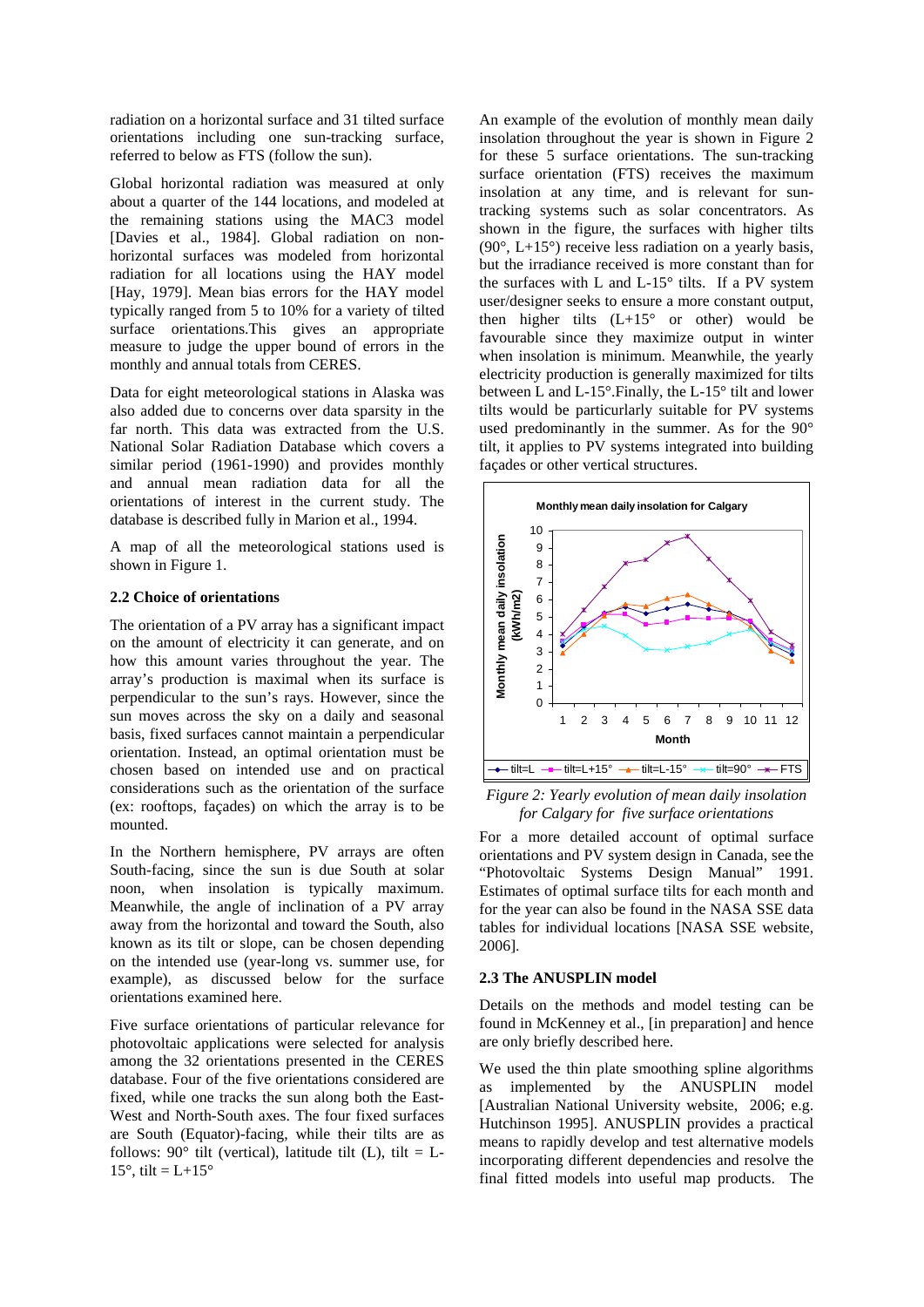software draws on thin plate smoothing splines as described by Wahba [1979], with an extension to partial models based on Bates et al. [1987]. A comprehensive description of thin plate smoothing splines, including a number of extensions, has been given by Wahba [1990]. ANUSPLIN calculates and optimizes full and partial thin plate smoothing splines fitted to data sets distributed across an unlimited number of climate station locations.

A number of models for interpolating radiation over the country were tested. Ultimately the radiation models selected were based on longitude, latitude and on a separate elevation-dependent spatial model of monthly precipitation. The dependence on precipitation allows for the known dependence of solar radiation on clouds associated with precipitation and gives rise to somewhat more complex solar radiation patterns than other models tested, especially in terrain where precipitation is closely tied to topography [Hutchinson, 1995]. This approach follows the modeling of solar radiation for Australia [Hutchinson et al., 1984]. The models presented in this paper made use of previously published precipitation surfaces (1971 to 2000 averages) that overlap the period of record for the insolation data [see McKenney et al 2001, 2006 for a description of the precipitation models].

Two different accuracy assessments were performed. The first was a (stringent) withheld data test where models were run with 30 stations withheld, and the second was a cross-validation analysis which basically assesses the error in the interpolation at each station when that station (and no other) is withheld [McKenney et al., in prep]. The generalized cross validation error (RTGCV, akin to a spatially averaged standard error) on monthly mean daily insolation in the final models that included all data ranged from  $0.10$ -0.46 kWh/m<sup>2</sup> (3 to 14% of the network means) and root mean square model errors (RTMSE) ranged from  $0.048$  to  $0.23$  kWh/m<sup>2</sup> (1.6-7.3% of the network means). The mean RTGCV and RTMSE were  $0.26$  kWh/m<sup>2</sup> (7.1%) and  $0.13$  kWh/m<sup>2</sup> (3.4%), respectively.

Spatially explicit Baysian standard error maps were generated to provide users with a visual sense of the 95% confidence limits in the values.

The level of accuracy achieved compares very favorably to that obtained in other radiation maps of Canada. Reported RMSEs for the NASA satellite maps, for instance, are of 13 to 16% for horizontal insolation [NASA SSE website, 2006]. Meanwhile, RTGCV for the horizontal Canadian Forest Service maps akin to the ones in this study were of the order of 4 to 9% [Great Lakes Forestry Centre website, 2006].

## **2.4 Estimating PV electricity generation potential from the spatial radiation models**

Photovoltaic modules are rated by manufacturers according to their nominal power, which is the power output corresponding to standard testing conditions  $(STC)$ : 1000  $W/m<sup>2</sup>$  irradiance with normal incidence, 25°C module temperature, air mass 1.5. Under these conditions (and assuming no losses), a 1 kW PV system is expected to produce 1 kW of electric power. However, actual operating conditions are typically quite different from standard testing conditions, and power losses occur both at the level of the PV arrays and at the level of the balance of system components: electric cables, power conditioning, etc. (In the scope of this paper only grid-connected systems with no batteries are considered). The losses and overall system performance are specific to each PV system, and depend on the type of PV module used (crystalline, polycrystalline, thin film), on its performance under different operating conditions (solar radiation intensity, angle of incidence, temperature, spectral distribution, etc.) and on overall system design [Poissant et al., 2003].

The overall system losses can be quantified by a performance ratio (PR), which is the ratio of actual system yield (kWh/kW) to the reference or nominal yield, which is numerically equal to the insolation in the plane of the PV array  $(kWh/m<sup>2</sup>)$ . The overall system efficiency is obtained by multiplying the PV module efficiency by the performance ratio. According to worldwide monitoring of 395 gridconnected PV systems by the International Energy Agency [IEA PVPS report T2-05:2004], yearly average performance ratios for photovoltaic systems built between 1996 and 2002 range from 0.4 to 0.85, with an average value of 0.702 and a peak (most common) value around 0.75.

In order to estimate the monthly/yearly electricity production per kilowatt of a typical PV system with the orientations examined here, a performance ratio of 0.75 was assumed, in which case the monthly/yearly electricity production per kW  $E/P$  is given by multiplying the monthly/yearly insolation by the overall system efficiency and the PV array area:

$$
\frac{E}{P} = (HN)^{*}(0.75\,\eta)^{*}\left(\frac{1}{\eta}\frac{m^{2}}{kW}\right) = 0.75\,H\,N\,\frac{m^{2}}{kW} \tag{1}
$$

where  $H$  is the monthly/yearly mean daily insolation in the plane of the PV array,  $\eta$  is the rated or nominal PV array efficiency and  $N$  is the number of days in the month/year. Equation (1) was applied to the monthly insolation values  $H$  generated in the spatial radiation models to obtain the monthly PV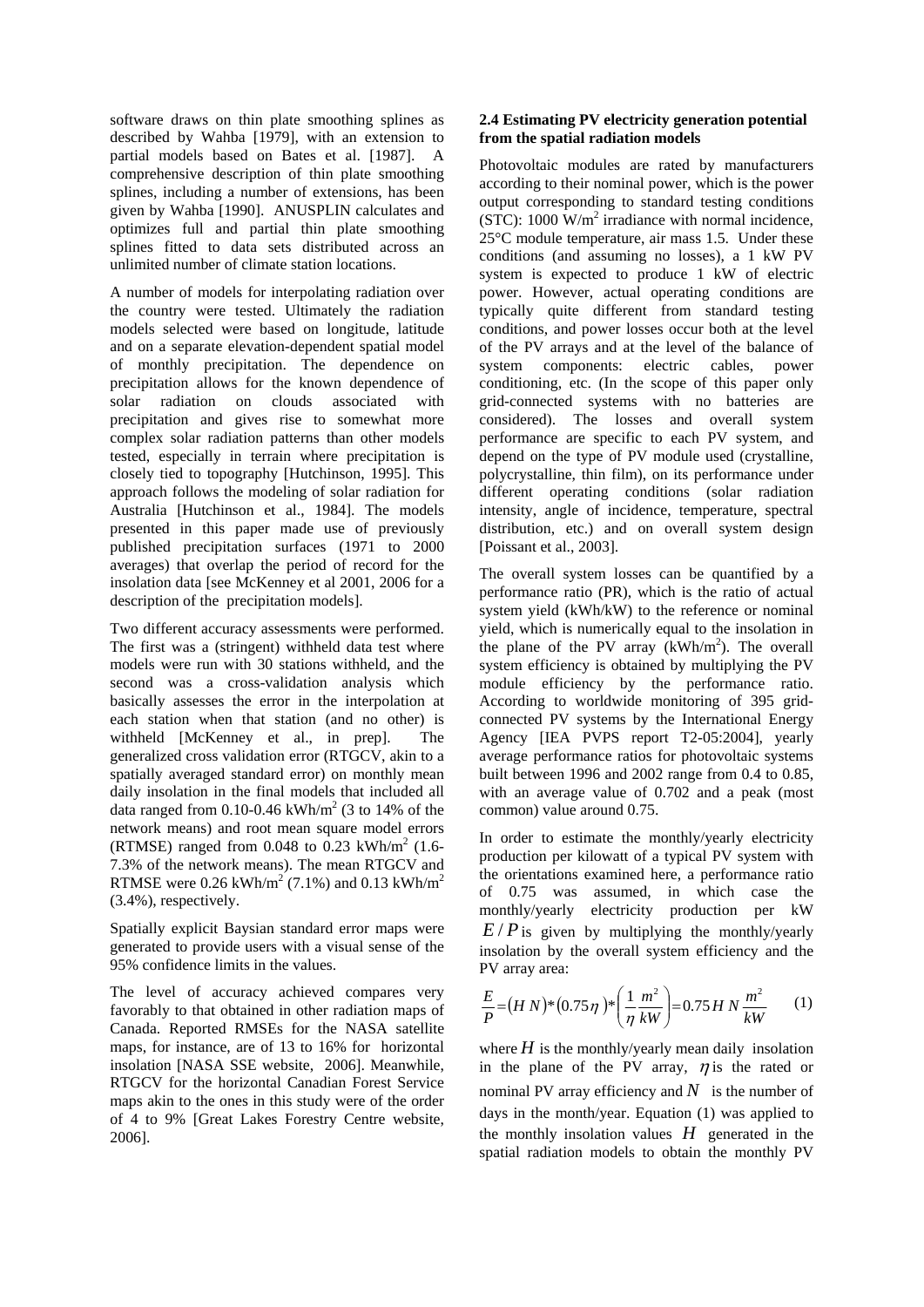electricity generation potential (in kWh/kW) on which the PV potential maps were based.

The corresponding electricity generation for a nominal power of  $P$  kilowatts is then simply:

$$
E = P * \frac{E}{P} = 0.75 H N P \frac{m^2}{kW}
$$
 (2)

This can be used to estimate the PV electricity generation potential of photovoltaic systems with a given power rating. The PV electricity generation potential for PV systems mounted on buildings was calculated in another paper for all Canadian residential and commercial/institutional buildings in this way [Pelland and Poissant, in prep].

The approach based on performance ratios gives a quick and convenient way of obtaining a first estimate of the potential output of a PV system at a particular location. The approach is also reasonably accurate: more than two thirds of systems built in the 1996-2002 period monitored by the International Energy Agency had average annual performance ratios within 15% of 0.75. Of course, for the design of actual photovoltaic systems, technology specific performance assessments will yield a more accurate estimate.

It should be noted that the electricity production estimates above were not applied to the FTS surface orientation, since the 0.75 performance ratio may not accurately reflect the performance of tracking systems (e.g. higher operating temperature, lower reflection losses, mechanical failures).

#### **2.5 Photovoltaic potential and insolation maps**

All the insolation models were resolved (i.e. mapped), using a 300 arc second (~10km) Digital Elevation Model of Canada [Great Lakes Forestry Centre website, 2006]. This generated a set of 60 maps (5 orientations times 12 months). The monthly maps were also summed to obtain 5 yearly maps, for a total of 65 insolation maps. For the four fixed surfaces, the monthly insolation maps were transformed to photovoltaic power potential using equation (1) and also added together to generate annual photovoltaic power. This produced another 52 maps (4 orientations times 12 months and one year).

All these maps will be available over the internet to allow users to zoom and query any location in the country.

### **2.6 Photovoltaic power potential of Canadian municipalities**

A useful attribute of the models is that they are spatially continuous, allowing for estimates at specific locations, rather than queries at the nearest grid cell. This added convenience of ANUSPLIN models is useful for quickly appending estimates of climate variables to, for example, field survey locations, farms or in our case Canadian municipalities. We used longitude and latitude coordinates and model estimates of mean monthly precipitation to generate PV potential estimates for 3540 municipalities in Canada [coordinates obtained from Géogratis website, 2006]. provide photovoltaic potential of Canadian municipalities for each fixed surface orientation, on a monthly and yearly basis. This database can be used by photovoltaic system designers to quickly assess photovoltaic potential at their location of choice. We demonstrate this by comparing and ranking municipalities and provincial "PV hotspots".

## 3. DISCUSSION AND RESULTS

### **3.1 Maps**

Five of the available maps are presented in Figures 3 to 7. The annual PV potential map for South-facing PV systems with latitude tilt is shown in Figure 3 and monthly PV potential maps for December, April, June and October are shown in Figures 4 to 7 respectively.

The Canadian average annual PV potential for latitude tilt is about 1113 kWh/kW. As shown in Figure 3, the maximum PV potential occurs in the Prairies, reaching the 1300-1400 kWh/kW range. This is comparable to the yearly potential in Miami (around 1395 kWh/kW for latitude tilt). Meanwhile, the lowest yearly PV potential range for Canada is around 700-800 kWh/kW (for certain regions in the North and on the West coast).

As expected, the annual PV potential values for the other fixed surfaces are slightly lower than for latitude tilt.

The monthly PV potential maps for latitude tilt show the progression of PV potential throughout the year. For latitude tilt, the average Canadian PV potential peaks in April. This reflects the fact that the sun's rays are more nearly perpendicular to a latitude-tilted surface in the spring than in the summer (when irradiance is highest), with the impact of the surface orientation being dominant for most Canadian locations. For other surface orientations, the maximum is reached in different months: June for the FTS and tilt=L-15° surfaces, and March for the tilt= $L+15^{\circ}$  and tilt=90°surfaces. All the orientations have their lowest mean value over Canada in December. It should be noted that these results apply to mean values over Canada. The monthly evolution in a particular location can be somewhat different (see for instance Calgary results in Figure 2, which show a peak in July for PV systems with latitude tilt). Also, it should be noted that the 0.75 performance ratio used is an annual mean. The monthly variations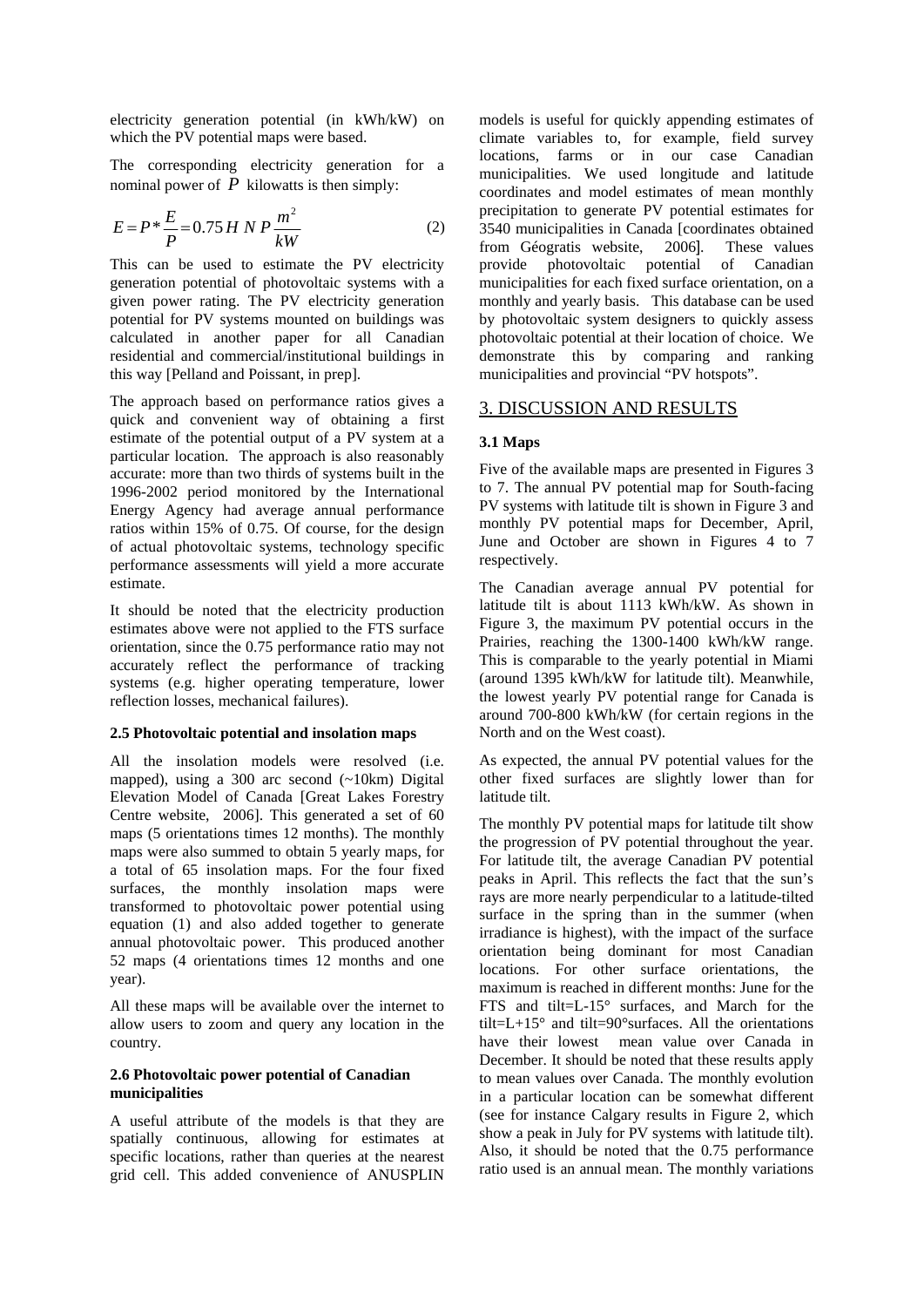in climatic factors from this mean are therefore not reflected on the monthly maps.

The higher latitudes near the poles exhibit the greatest seasonal variations in the amount of radiation received and the associated photovoltaic production potential, corresponding to the fact that these latitudes have the shortest days in the winter (polar nights) and the longest in the summer.

### **3.2 Photovoltaic potential of Canadian municipalities**

The full results of the PV potential database for Canadian municipalities will be made available on the Internet. This database allows users to quickly estimate the output of a PV system at their location for any time of year, for the four fixed orientations.

An application of the models is presented in Table 1, which gives a ranking of the provincial and national capitals and of major cities in terms of the yearly photovoltaic production of 1 kW latitude tilted systems. The results are compared to photovoltaic production potential (for latitude tilt) in major cities worldwide (Table 2) (RETScreen insolation data was used, and PV potential was calculated using the methodology described in this paper).

Yearly PV potential for Canadian capitals and major cities ranges from 933 kWh/kW in St. John's, Newfoundland to 1361 kWh/kW in Regina, Saskatchewan. As expected from the yearly PV potential map (Figure 3), capitals and major cities in the Prairies (Regina, Calgary, Winnipeg) have the highest PV potential, while the lowest values occur in Newfoundland/Labrador (St. John's), the Yukon (Whitehorse) and British Columbia (Vancouver). As indicated in Table 2, the photovoltaic potential of all Canadian capitals compares favourably to those of major cities in Germany (Berlin) and Japan (Tokyo), the two world leading countries in terms of photovoltaic installed capacity. Meanwhile, the photovoltaic potential of Regina is slightly greater than that calculated for Sydney, Australia!

We have also mapped the location of the top "PV hotspots" in each province, i.e. the municipality in the database with the highest yearly photovoltaic production potential at latitude tilt (see Figure 3). As shown on the map, many of the PV hotspots (Regway, Rainy River, Waskada, Wild Horse) are located very close to the Canada/U.S. border. The best overall PV hotspot is Regway, Saskatchewan , which has a calculated yearly potential of 1384 kWh per kW of PV power installed.

It is useful to note that the location of the best Canadian PV potential hotspot changes from month to month. For instance, consider the case of Chesterfield Inlet in Nunavut that is North of the  $60<sup>th</sup>$ parallel. This region has very long daylight hours in

the summer, therefore for a 4 month period Nunavut would be one of the PV hotspots in Canada if the period between March and June were considered.

# 4. CONCLUSION

New maps of global insolation and photovoltaic energy potential have been generated for all of Canada. They present yearly and monthly mean daily global insolation and PV production potential for a variety of different surfaces. Models dependent on position and precipitation as a surrogate for cloudiness were based on measured and modeled insolation data, at 144 locations in Canada and an additional 8 stations in Alaska. In addition to the maps, a PV potential database for over 3500 communities in Canada has been created.

The maps will be made available on the Natural Resources Canada website. It will be possible to "query" the maps at any chosen location in Canada. The map format allows for simple comparisons and integration with other spatial data. This is an important new tool to help Canadians gain an overall perspective of Canada's photovoltaic potential, and estimate photovoltaic system electricity production at any chosen location.

# ACKNOWLEDGMENTS

Financial support for this research project was provided by Natural Resources Canada through the Technology and Innovation Program. The CERES data and software was compiled by Phoenix Engineering Inc. (David Baker) with the tilted surface data compiled by Numerical Logics Inc. (Didier Thevenard). The work was done under contract to Environment Canada with funding from the Federal Panel on Energy Research and Development (PERD).

# REFERENCES

- Bates, D., Lindstrom, M., Wahba, G. and Yandell, B. 1987. GCVPACK – routines for generalised cross validation. Commun. Staist. B – Simulation and Computation 16: 263-297
- Davies, J.A., Abdel-Wahab, M. and McKay, D.C., 1984: Int. J. Solar Energy, Vol. 2. pp. 405-424. (1984)
- Great Lakes Forestry Centre website, June 28, 2006, [http://www.glfc.cfs.nrcan.gc.ca/landscape/climat](http://www.glfc.cfs.nrcan.gc.ca/landscape/climate_misc_surf_e.htm) [e\\_misc\\_surf\\_e.htm.](http://www.glfc.cfs.nrcan.gc.ca/landscape/climate_misc_surf_e.htm) Radiation map for Canada and Precipitation map.
- Great Lakes Forestry Centre website, June 28, 2006, [http://www.glfc.cfs.nrcan.gc.ca/landscape/topog](http://www.glfc.cfs.nrcan.gc.ca/landscape/topographic_models_e.html) [raphic\\_models\\_e.html](http://www.glfc.cfs.nrcan.gc.ca/landscape/topographic_models_e.html) Digital Elevation Model.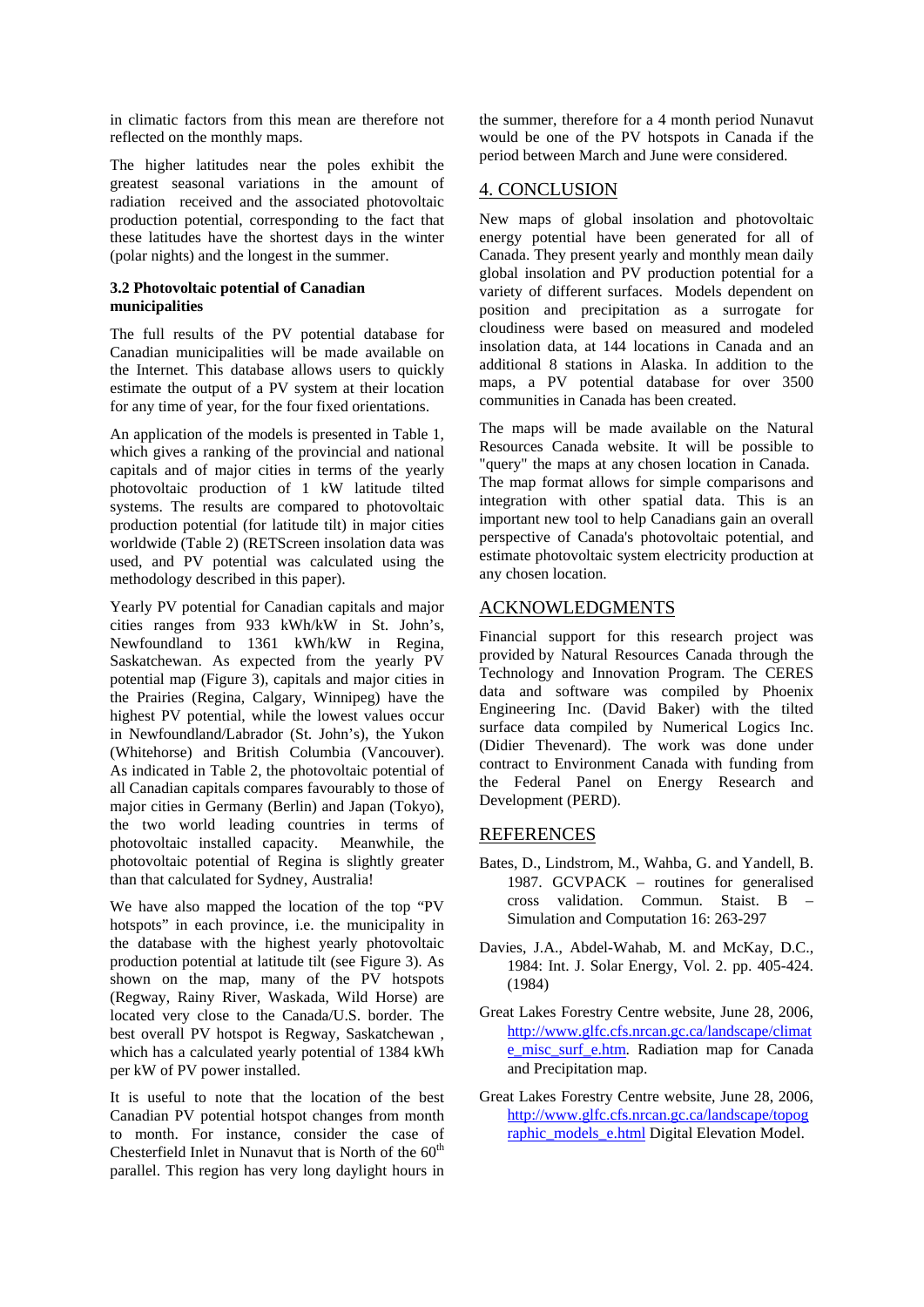- Green Power Labs website, June 28, 2006, [http://greenpowerlabs.com/pics/solar.jpg.](http://greenpowerlabs.com/pics/solar.jpg) Radiation map for Nova Scotia.
- Hay, J.E., 1979: Calculation of monthly mean solar radiation for horizontal and inclined surfaces. Solar Energy 23:301–330. (1979).
- Hutchinson, M.F. 1995. Interpolating mean rainfall using thin plate smoothing splines. International Journal of GIS 9:305-403.
- Hutchinson, M.F., Booth, T.H., McMahon, J.P., Nix, H.A. 1984. Estimating monthly mean values of daily total solar radiation for Australia. Solar Energy Vol. 32. No. 2. pp 277-290
- I.E.A. 2005. Trends in Photovoltaic Applications, Report IEA-PVPS T1-14: 2005.
- Lemieux, Gilles-H., Bégin, Raymond, Bégin, Daniel, Arsenault, André, 2000. Cartographie par satellite de la ressource énergétique solaire au Québec, STAR/IMSAT, Laboratoire de télédétection, UQAC, Chicoutimi, Québec, Canada.
- Marion, William, Wilcox, Stephen, 1994. Solar Radiation Manual for Flat-Plate and Concentrating Collectors, National Renewable Energy Laboratory, Golden, Colorado, U.S.A.
- McKenney, Daniel W., Pelland, Sophie, Morris, Robert, Hutchinson, Mike, Papadopol, Pia, (in preparation), Spatial insolation models for photovoltaic energy in Canada.
- McKenney, D.W.; Hutchinson, M.F.; Kesteven, J.L.; Venier, L.A. 2001. Canada's plant hardiness zones revisited using modern climate interpolation techniques. Can. J. Plant Sci. 81: 129-143.
- McKenney, D.W., Papadopol, P. Campbell, K., Lawrence, K., Hutchinson, M., Spatial models of
- Canada-and North America-wide 1971/2000 minimum and maximum temperature, total precipitation and derived bioclimatic variables. Frontline Note No. 106. 2006, Great Lakes Forestry Centre: Sault Ste. Marie, ON. p. 9.
- NASA's Surface Solar Energy website, June 28, 2006. http://eosweb.larc.nasa.gov/cgi-bin/sse/ Worldwide radiation maps.
- Natural Resources Canada, CANMET Energy Technology Centre-Varennes, 1991. Photovoltaic Systems Design Manual, Cat. No. M91-7/48-1989E.
- Natural Resources Canada, Géogratis website, [http://geogratis.cgdi.ga.ca/.](http://geogratis.cgdi.ga.ca/) June 28, 2006.
- Pelland, Sophie and Poissant, Yves, An Evaluation of the Potential of Building Integrated Photovoltaics in Canada, Proceedings of the SESCI 2006 Conference, submitted.
- Poissant, Yves, Couture, Lorraine, Dignard-Bailey Lisa, Thevenard, Didier, Cusack, Pat, 2003. Simple Test Methods for Evaluating the Energy Ratings of PV Modules Under Various Environmental ConditionsCETC Number 2003- 086 / 2003-06-10, http://cetc-varennes. nrcan.gc.ca/fichier.php/codectec/En/2003- 086/2003-086e.pdf
- Wahba, G. 1979. How to smooth curves and surfaces with splines and cross- validation. Proc. 24th Conf of the Design of the Experiments, US Army Re,. Office, Report 79-2. Also in Tech. Report 555, University of Wisconsin-Madison, Statistics Department.
- Wahba, G. 1990. Spline Models for Observational Data. CBMS-NSF Regional Conference Series in Applied Mathematics 59, SIAM, Philadelphia, Pennsylvania.

TABLES AND FIGURES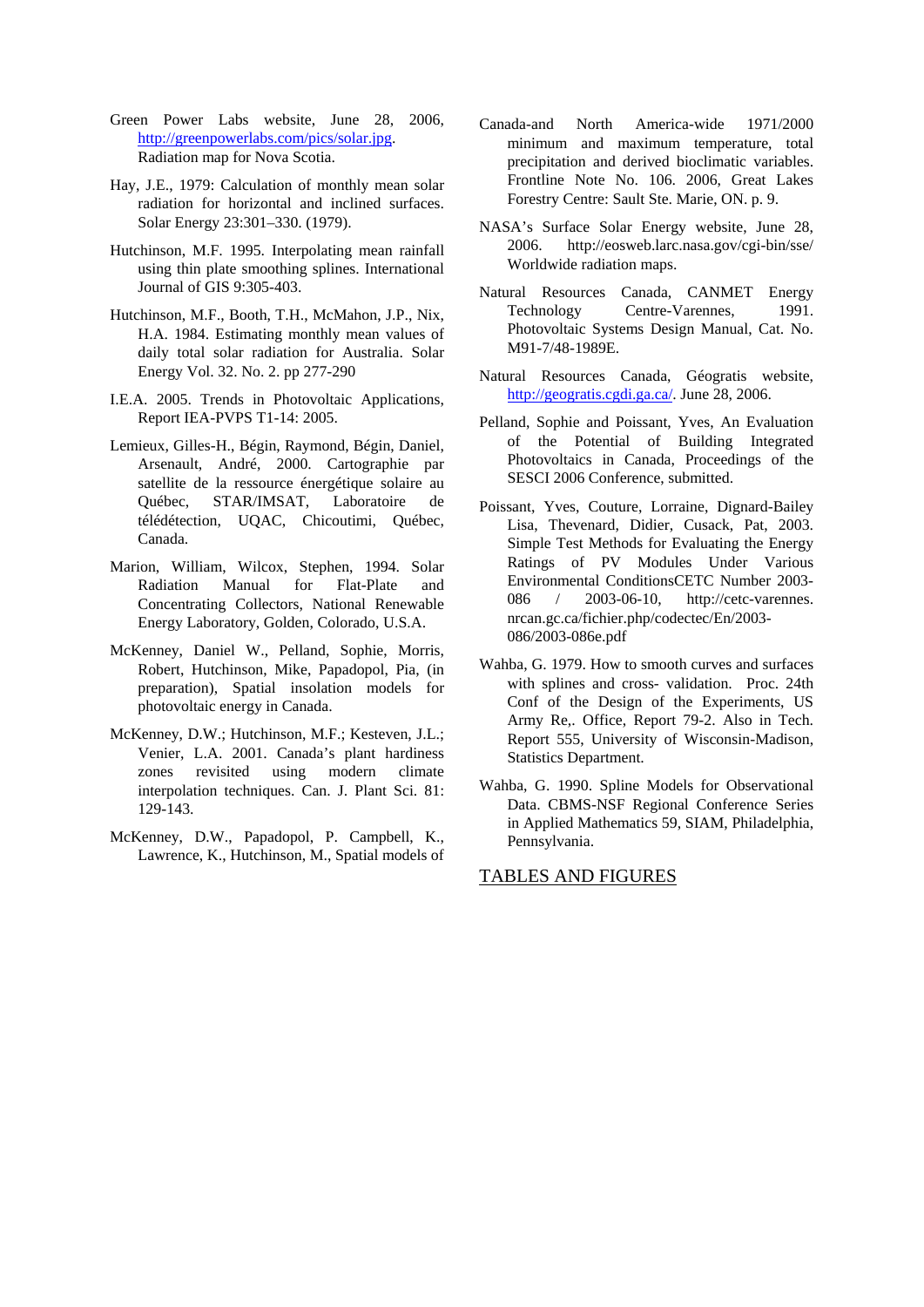

*Figure 1: Location of the 144 Canadian and 8 U.S. meteorological stations used as sources of insolation data* 



*Figure 3: Yearly PV potential map for latitude tilt and the 13 "PV hotspots" in each province and territory in Canada.*